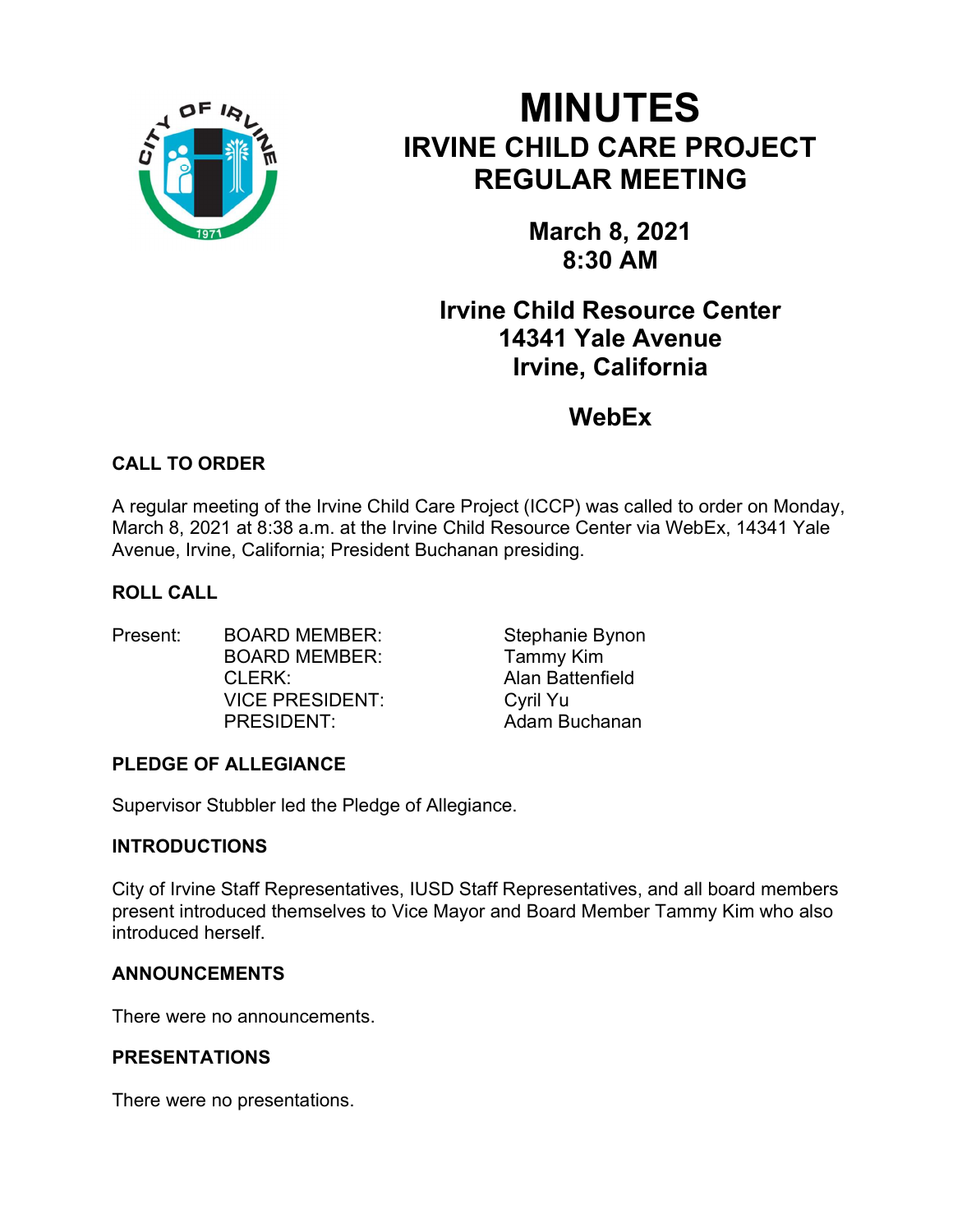# ADDITIONS AND DELETIONS TO THE AGENDA

There were no additions or deletions to the agenda.

#### PUBLIC COMMENTS

Ellen England, Director at Stone Creek Creekers' Club, shared an update on the continued low enrollment at her site and the related financial losses. Ellen shared while the past year has been difficult, she has been able to secure PPP loans which allowed the site to remain staffed and operating. Ellen shared without being granted access to additional space on Stone Creek's campus, as well as the ICCP Board waivers and reductions in rent, her program would be facing closure.

### CONSENT CALENDAR

Moved by Clerk Battenfield, seconded by Vice President Yu, to approve Consent Calendar items 1 through 11.

The motion carried as follows:

Ayes: Battenfield, Buchanan, Bynon, Kim, Yu

#### 1. APPROVAL OF IRVINE CHILD CARE PROJECT (ICCP) MINUTES

#### ACTION:

Approved the minutes of a regular meeting of the Irvine Child Care Project held on January 11, 2021.

#### $2.$ **WARRANT REQUEST - CATALYST FAMILY INC.**

#### ACTION:

Approved payment of \$23,813.98 to Catalyst Family Inc. for child care development services for January 1-31, 2021.

#### $3<sub>1</sub>$ WARRANT REQUEST - ICCP PROVIDERS IRVINE CHILDREN'S FUND **SCHOLARSHIPS**

#### ACTION:

Approved payments totaling the amount of \$3,954.50 to ICCP providers for child care services for January 1-31, 2021 funded by ICF Scholarships.

- $\bullet$  \$ 3,387.00 to Rainbow Rising
- \$ 00.00 to Kids Stuff
- \$ 567.50 to Catalyst Family Inc.
- $\bullet$  \$ 00.00 to Dolphin Club
- \$ 00.00 to Creekers Club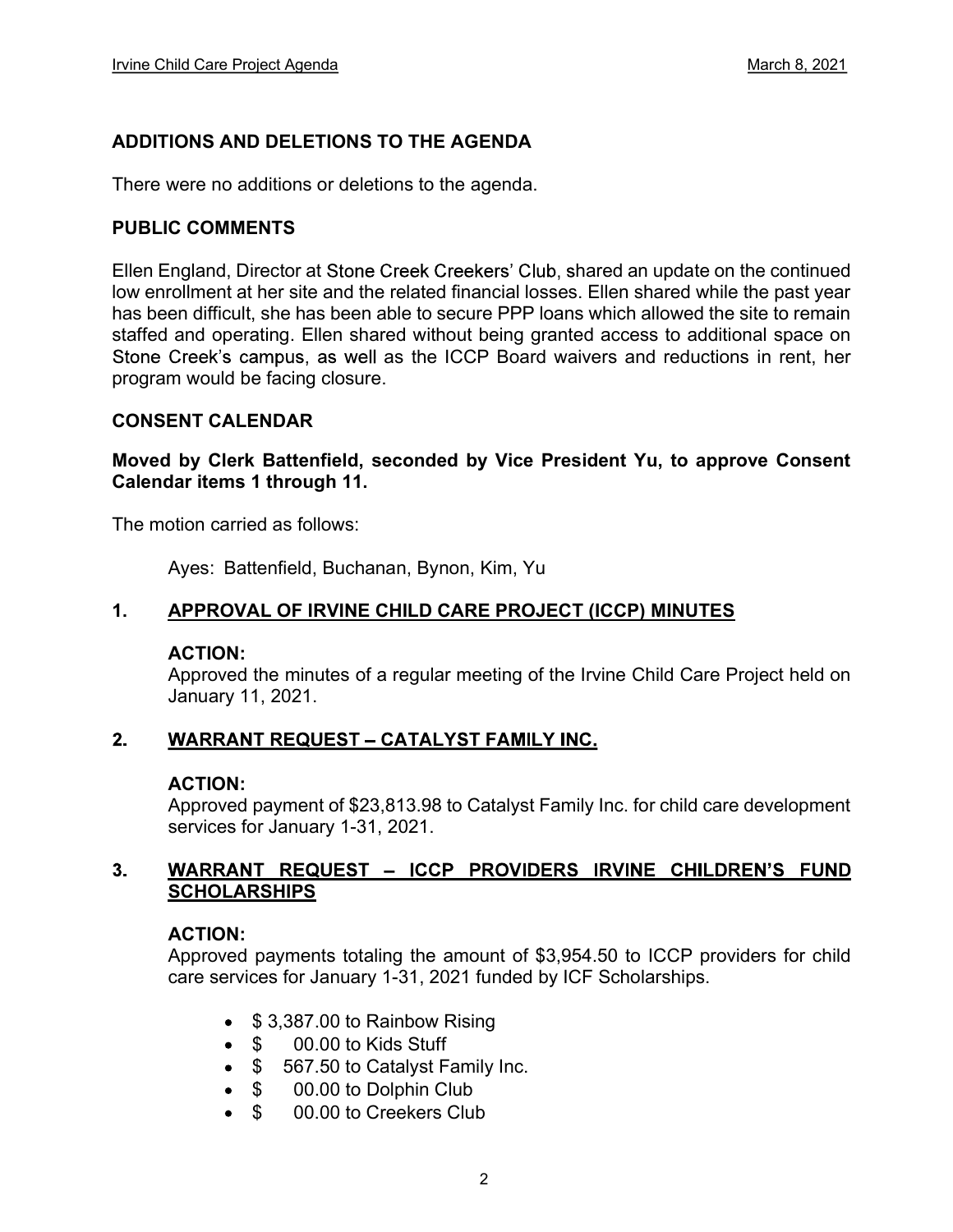#### 4. WARRANT REQUEST - IRVINE UNIFIED SCHOOL DISTRICT (IUSD)

#### ACTION:

Approved payment of \$72,423.34 for Facilities and Financial Support Services, Utilities, Custodial Services, Custodial Equipment Amortization and payment for sale of IUSD-owned portables to ICCP for the month of December 2020.

- \$46,674.67 for Custodial Services
- \$ 675.00 for Custodial Equip Amortization
- \$10,589.42 for Payment of Portable Purchase
- $\bullet$  \$ 7,625.92 for Utilities
- \$ 6,858.33 for Facilities & Financial Support

#### 5. WARRANT REQUEST - IRVINE UNIFIED SCHOOL DISTRICT (IUSD)

### ACTION:

Approved payment of \$10,395.49 for ICCP Work Order charge backs for October through December 2020.

#### 6. **WARRANT REQUEST - CITY OF IRVINE**

### ACTION:

Approved payment of \$15,819.62 to the City of Irvine for Program and Grant Administration for the month of January 2021.

- \$14,698.62 for Program Administration
- \$ 1,121.00 for Grant Administration

# 7. ICCP PAYMENTS FOR FEBRUARY 2021

### ACTION:

Received and filed approved February 2021 Accounting Sheet and packet for services rendered December 2020.

### 8. ICCP EXPENSES PAID BY IRVINE UNIFIED SCHOOL DISTRICT

#### ACTION:

Reviewed and accepted attached invoices in the total amount of \$14,534.98 paid by IUSD on behalf of ICCP.

# 9. DEPOSIT OF STATE GRANT APPORTIONMENTS

### ACTION:

Authorized the deposit of grant funds from the State Department of Education into the appropriate account as follows: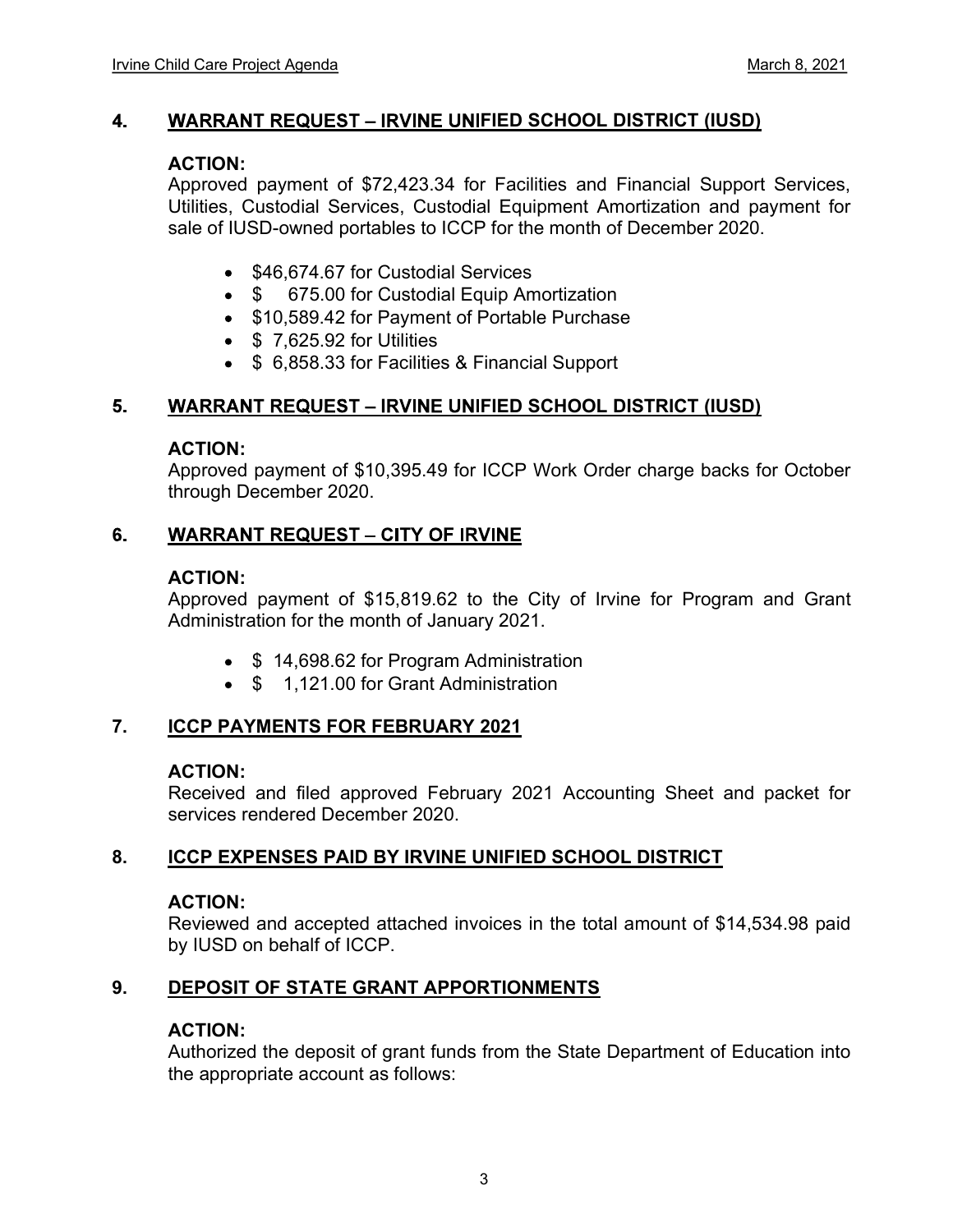- $\bullet$  \$ 40.745.00 01-005-50100-8290
- $\bullet$  \$ 18,730.00 01-005-50100-8290
- $\bullet$  \$112,095.00 01-005-50100-8590

### 10. DEPOSIT OF SCHOLARSHIP FUNDS FROM IRVINE CHILDREN'S FUND (ICF)

#### ACTION:

Authorized the deposit of funds from ICF into the appropriate account as follows:

- \$ 6,841.25 01-005-712-00-8689
- \$ 0.00 01-005-701-00-8699

### 11. MEMBER AT LARGE RE-APPOINTMENT

#### ACTION:

Re-appointed Stephanie Bynon to the ICCP Board of Directors to serve for a regular term of office to commence March 8, 2021 through January 2022.

#### BOARD BUSINESS

### 12. FISCAL YEAR 2019-20 FINANCIAL YEAR-END AUDIT

Received and filed FY 2019-20 Year-End Financial Audit.

### 13. ICCP PROVIDER LEASE RENEWAL

Moved by Vice President Yu, seconded by Board Member Bynon, to approve lease renewal for all existing ICCP provider agencies for the 2021-22 Fiscal Year.

The motion carried as follows:

Ayes: Battenfield, Buchanan, Bynon, Kim, Yu

### 14. TEMPORARY USE OF ROOMS OWNED BY THE IRVINE UNIFIED SCHOOL DISTRICT BY IRVINE CHILD CARE PROJECT PROVIDERS

Moved by Clerk Battenfield, seconded by Board Member Bynon, to approve the continued use of additional spaces on each IUSD elementary campus, as identified by the School Site Principal, by the ICCP program located on the campus, between dismissal and 6 p.m. on school in-session days, and between 7 a.m.-6 p.m. on non-school days, Monday through Friday until State Mandated spacing requirements related to the COVID-19 pandemic are lifted and ICCP sites are again able to enroll to their full licensed capacity within the child care classrooms owned by ICCP.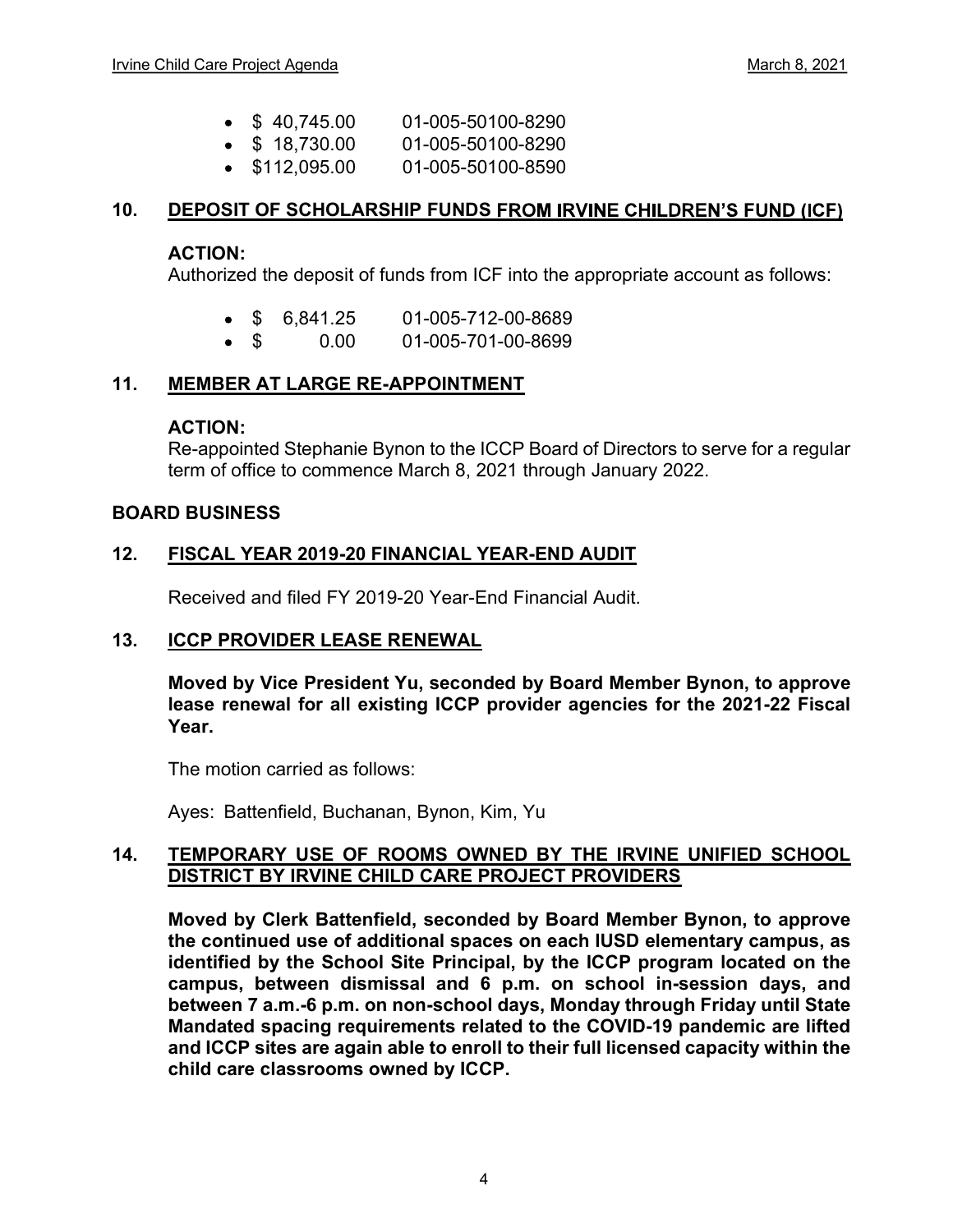This is the extent of the use allowed by IUSD regardless of whether the IUSD spaces are approved by CCLD through temporary waivers or addition to facility license.

The motion carried as follows:

Ayes: Battenfield, Buchanan, Bynon, Kim, Yu

## 15. IRVINE CHILD CARE PROJECT (ICCP) PROPOSED BUDGET FOR FY 2021-22 WITH MULTI-YEAR BUDGET PROJECTIONS

John Fogarty, IUSD Assistant Superintendent/Chief Financial Officer, presented the item and responded to board inquiries.

Discussion included: Board Member Kim expressed her thanks to IUSD staff involved in crafting the ICCP budget and also expressed her support for a zero percent rent increase moving forward due to the ongoing economic impact of the pandemic on providers.

#### ACTION:

Submitted for the Board's review and discussion.

### 16. ICCP CHILD CARE PROJECT RENT RELIEF FOR PROVIDERS

Public Comment on item 13: Rick Porter, President of the Rainbow Rising Board shared some additional information about the status of Rainbow Rising's finances. Rainbow Rising has received approximately \$1,000,000.00 in grants and loans at this time. In spite of that, their revenue is down approximately 65 percent from last year. Rainbow Rising has not furloughed or laid off any staff since February 2020, and does not plan to through the rest of this school year.

Moved by Vice President Yu, seconded by Board Member Bynon, to approve Option A: Waiver of 50 percent of the rental payments for the months of April and May 2021, which would be a loss in revenue to ICCP of \$157,740.00.

The motion carried as follows:

Ayes: Battenfield, Buchanan, Bynon, Kim, Yu

### 17. IRVINE CHILD CARE PROJECT (ICCP) BOARD ELECTIONS

Supervisor Stubbler opened the floor for nominations of ICCP Board President.

### Selection of Irvine Child Care Project President

Moved by Vice President Yu and seconded by Board member Kim to re-appoint President Buchanan.